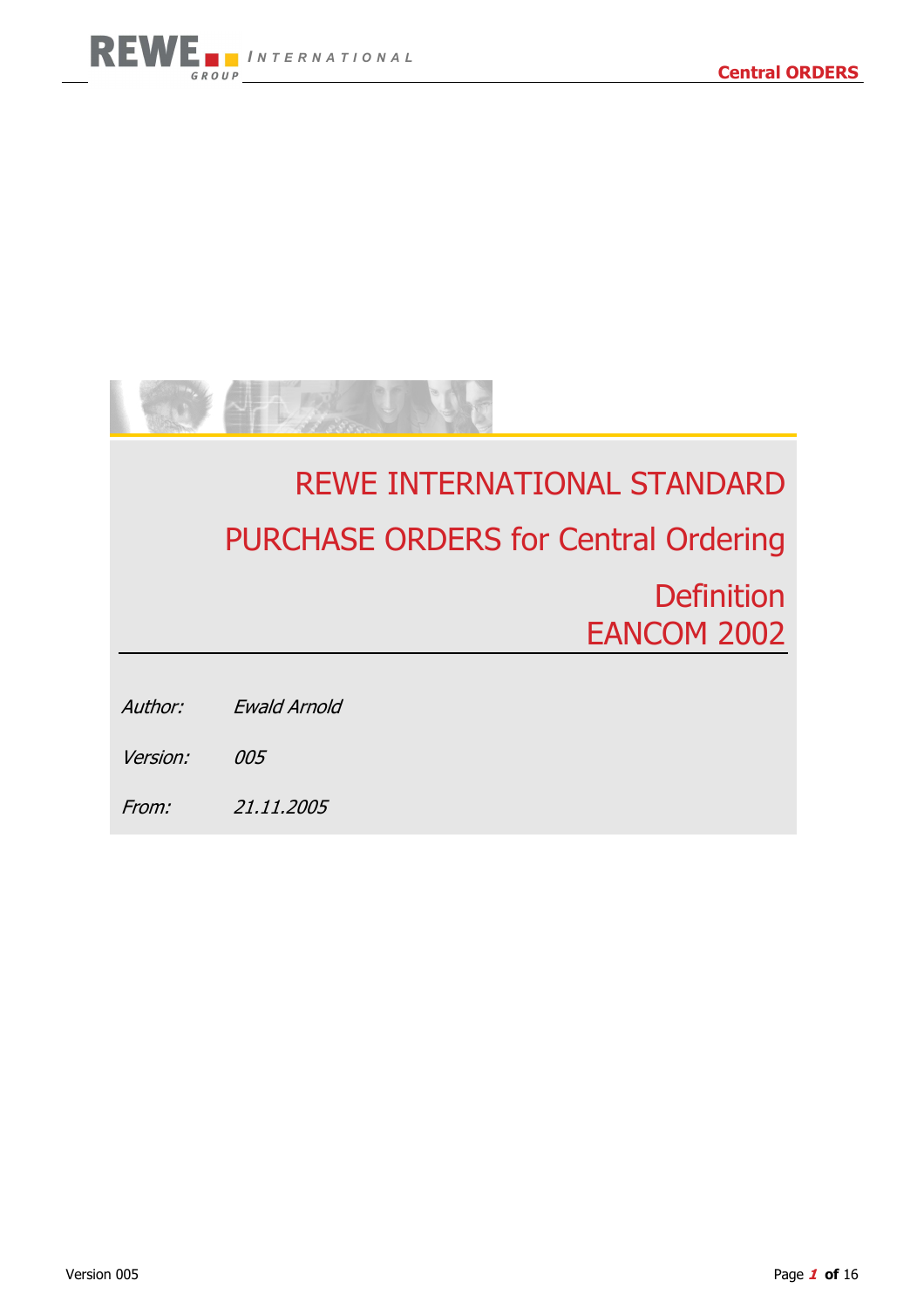| Purchasing Order Message |                |   |        |                                                            |
|--------------------------|----------------|---|--------|------------------------------------------------------------|
| <b>UNH</b>               |                | м |        | <b>MESSAGE HEADER</b>                                      |
| <b>BGM</b>               | $\overline{2}$ | м | 1      | Beginning of message                                       |
| <b>DTM</b>               | 3              | М | 1      | Date/time/period                                           |
| SG <sub>2</sub>          |                | м | 4      | NAD-LOC-SG3-SG5                                            |
| <b>NAD</b>               | 4              | м | 1      | Name and address                                           |
| SG <sub>28</sub>         |                | м | 200000 | LIN-PIA-IMD-MEA-QTY-DTM-MOA-GIN-QVR-FTX-SG28-SG29-<br>SG30 |
| LIN                      | 5.             | м |        | Line item                                                  |
| QTY                      | 6              | М | 1      | Quantity                                                   |
| <b>DTM</b>               | 7              | м | 1      | Date/time/period                                           |
| <b>UNS</b>               | 8              | М | 1      | <b>SECTION CONTROL</b>                                     |
| UNT                      | 9              | м |        | <b>MESSAGE TRAILER</b>                                     |
|                          |                |   |        |                                                            |

#### **EXPLANATION:**

This description of the PURCHASE ORDER message as used by the REWE International trading companies conforms to the ORDERS-Standard-Definition of the EAN Austria. Because the REWE Concern doesn't need all the data elements in the EANCOM-ORDERS-Definition, many of the them have been left out here, unless they have been deemed mandatory by the EAN.

#### **The abbreviations in the EDIFACT column mean the following:**

| n<br>a<br>an | series of numbers followed by the length of the series (i.e. the number of characters)<br>series of letters followed by the length of the series (i.e. the number of characters<br>series of letters and numbers followed by the length of the series (i.e. the number of characters) |
|--------------|---------------------------------------------------------------------------------------------------------------------------------------------------------------------------------------------------------------------------------------------------------------------------------------|
|              | $M$ andatan $\epsilon$                                                                                                                                                                                                                                                                |

 M ................ Mandatory C ................. Conditionally

#### **The abbreviations in the EAN column mean the following:**

 M ................ Mandatory (The entity is required and must be sent) D ................ Dependent (indicates that the entity must be sent under certain conditions, as defined by the relevant explanatory note) O................. Optional (indicates that the entity is optional and may be sent at the discretion of the user) N ............... Not used (indicates that the entity isn't used and should be omitted) R ................ Required (The entity is required and must be sent)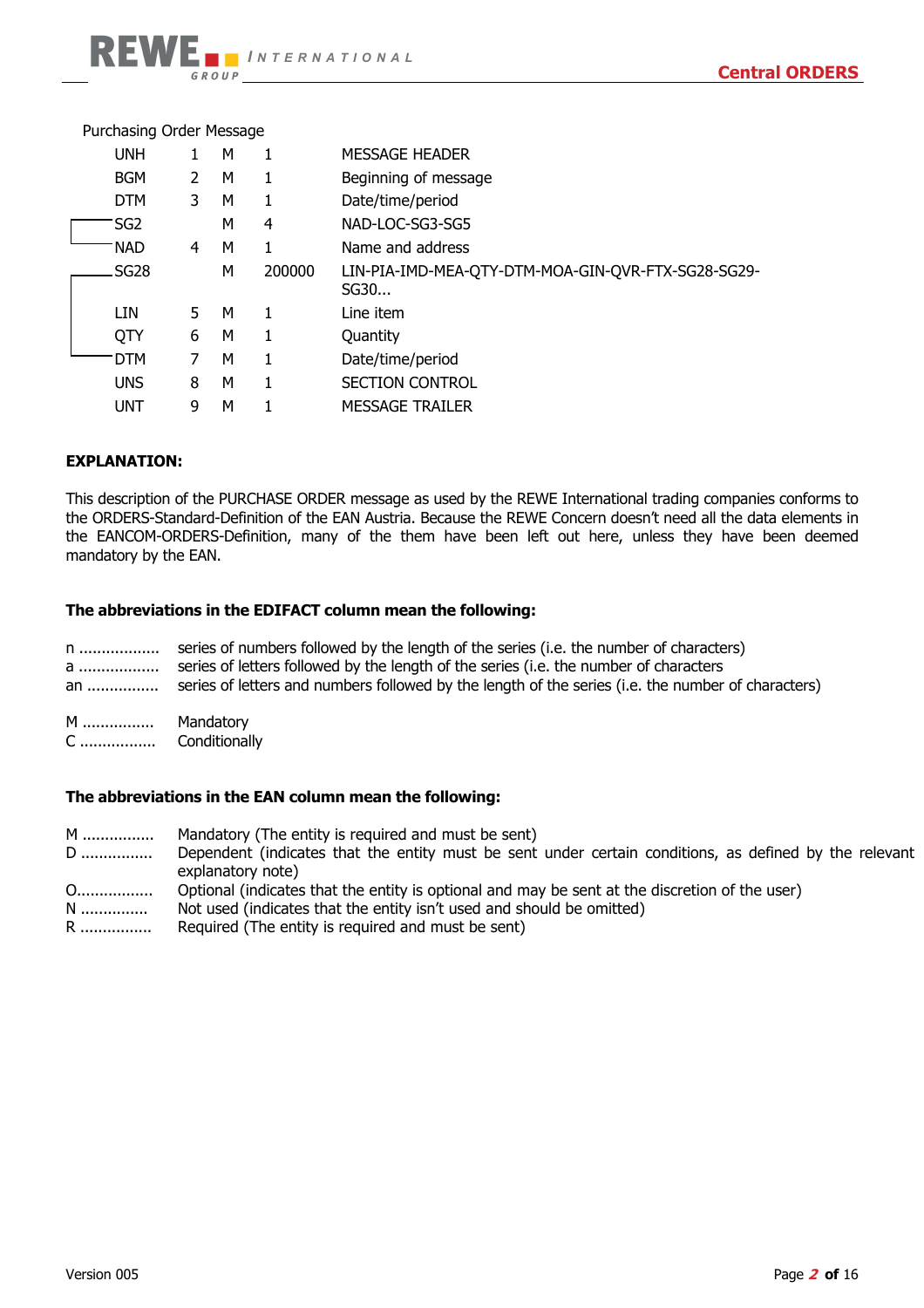| <b>UNB</b><br>1 - INTERCHANGE HEADER<br>- M               |                                                   |                 |            |        |                                                                                                                     |  |  |  |  |
|-----------------------------------------------------------|---------------------------------------------------|-----------------|------------|--------|---------------------------------------------------------------------------------------------------------------------|--|--|--|--|
| To start, identify and specify an interchange<br>Function |                                                   |                 |            |        |                                                                                                                     |  |  |  |  |
| Segment number: 1                                         |                                                   |                 |            |        |                                                                                                                     |  |  |  |  |
|                                                           |                                                   | <b>EDIFACT</b>  | <b>EAN</b> | $\ast$ | Description                                                                                                         |  |  |  |  |
| <b>S001</b>                                               | <b>SYNTAX IDENTIFIER</b>                          | М               | М          |        |                                                                                                                     |  |  |  |  |
|                                                           | 0001 Syntax identifier                            | $M$ a4          | M          | $\ast$ | <b>UNOA</b>                                                                                                         |  |  |  |  |
|                                                           | 0002 Syntax version number                        | M <sub>n1</sub> | M          | $\ast$ | $3$ = Syntax version number 3                                                                                       |  |  |  |  |
| <b>S002</b>                                               | <b>INTERCHANGE SENDER</b>                         | M               | м          |        |                                                                                                                     |  |  |  |  |
|                                                           | 0004 Sender identification                        | M an35          | м          |        | Sender's mail-box address                                                                                           |  |  |  |  |
| 0007                                                      | Partner Identification code<br>qualifier          | $C$ an $4$      | R.         | $\ast$ | $14 = EAN International$                                                                                            |  |  |  |  |
| <b>S003</b>                                               | <b>INTERCHANGE</b><br><b>RECIPIENT</b>            | M               | M          |        |                                                                                                                     |  |  |  |  |
| 0010                                                      | Recipient identification                          | M an35          | м          |        | Recipient's mail-box address                                                                                        |  |  |  |  |
| 0007                                                      | Partner Identification code<br>qualifier          | $C$ an $4$      | R          | $\ast$ | $14 = EAN International$                                                                                            |  |  |  |  |
| <b>S004</b>                                               | <b>DATE/TIME OF</b><br><b>PREPARATION</b>         | M               | М          |        |                                                                                                                     |  |  |  |  |
| 0017 Date                                                 |                                                   | M <sub>n6</sub> | M          |        | YYMMDD                                                                                                              |  |  |  |  |
|                                                           | 0019 Time                                         | M <sub>n4</sub> | M          |        | <b>HHMM</b>                                                                                                         |  |  |  |  |
| 0020                                                      | <b>Interchange control</b><br>reference           | M an14          | М          |        | Unique ascending consecutive reference number<br>identifying the interchange. Created by the<br>interchange sender. |  |  |  |  |
| <b>S005</b>                                               | <b>RECIPIENT'S</b><br>REFERENCE PASSWORD          | C               | N          |        |                                                                                                                     |  |  |  |  |
| 0026                                                      | <b>Application reference</b>                      | $C$ an14        | 0          |        | Message identification if the interchange contains<br>only one type of message.                                     |  |  |  |  |
| 0029                                                      | <b>Processiong priority</b><br>code               | C a1            | N          |        |                                                                                                                     |  |  |  |  |
| 0031                                                      | <b>Acknowledgement</b><br>request                 | C <sub>n1</sub> | N          |        |                                                                                                                     |  |  |  |  |
| 0032                                                      | <b>Communications</b><br>agreement identification | $C$ an35        | N          |        |                                                                                                                     |  |  |  |  |
| 0035                                                      | <b>Test indicator</b>                             | C <sub>n1</sub> | O          |        | $1 =$ Interchange is a test                                                                                         |  |  |  |  |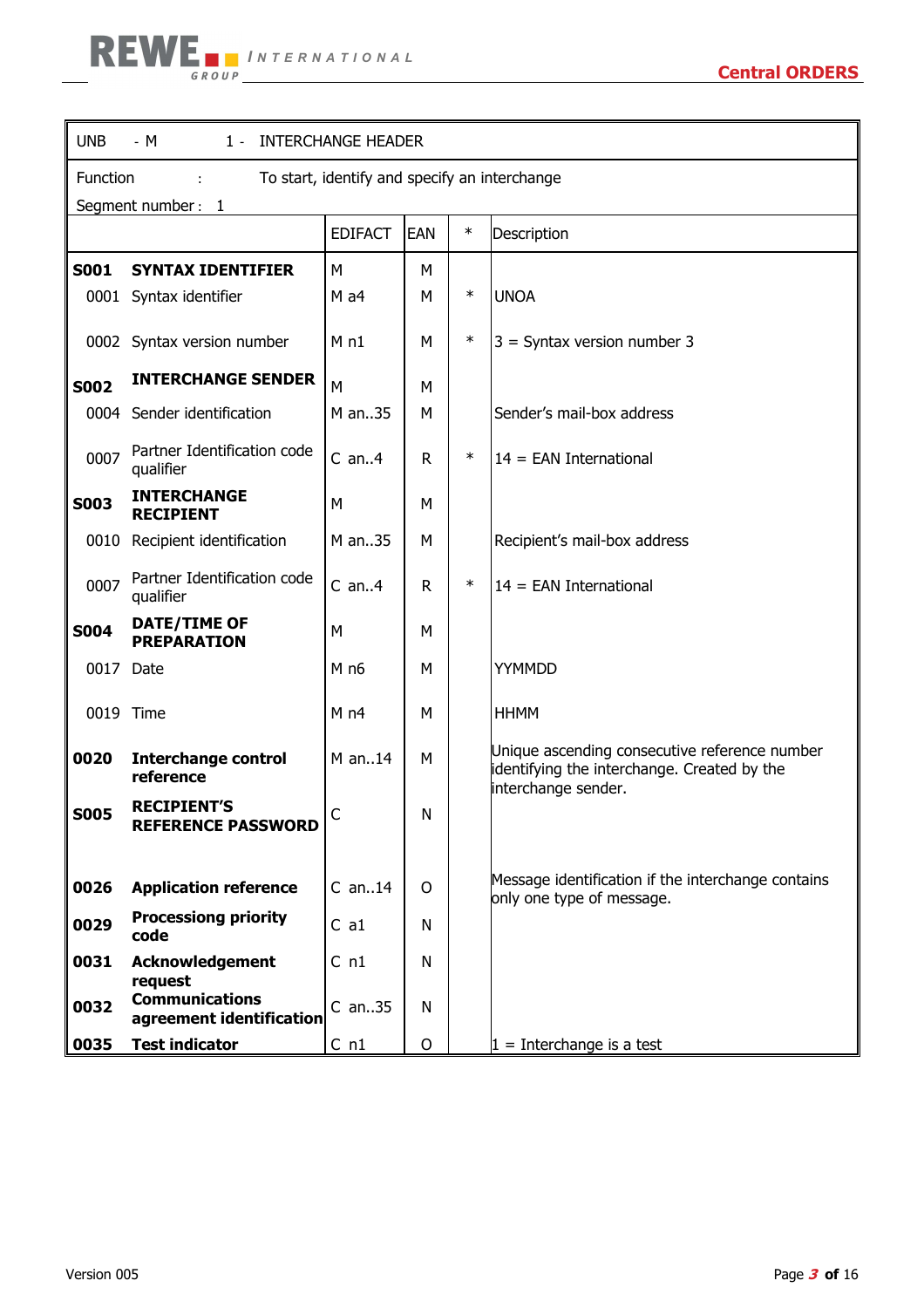

## Segment Notes

This UNB segment along with the last segment, the UNZ Segment (DE0036), is used to envelope the interchange.

Example:

UNB+UNOA:3+9011550000002:14+9002233000001:14+051110:9005+373530EK00300++ORDERS'

In this example 9011550000002 is the sender's mail-box address and 9002233000001 is the recipient's mail-box address.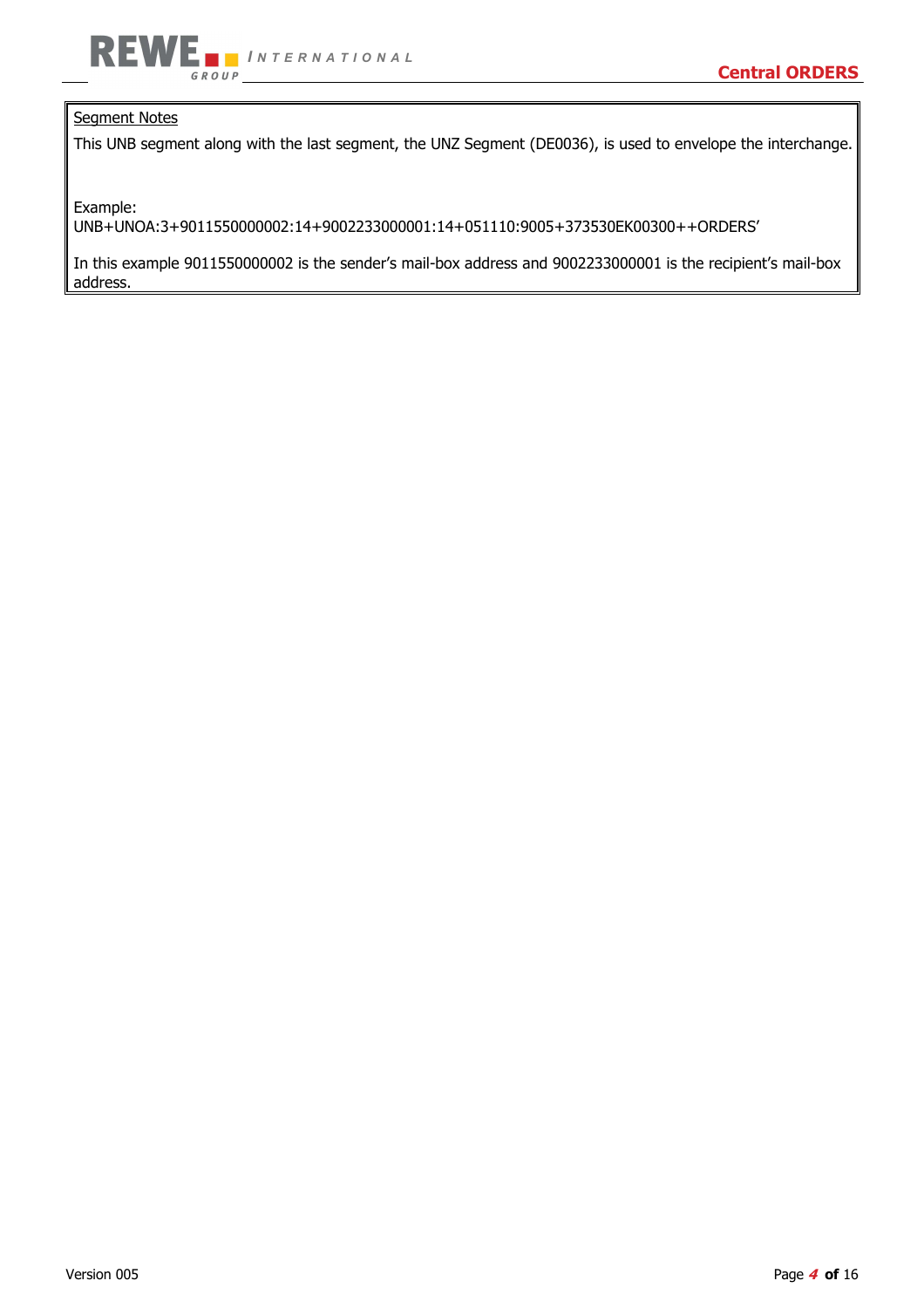| <b>UNH</b><br>$-M$<br>1 - MESSAGE HEADER |                                                     |                |            |        |                                                                                                                                                                |  |  |  |  |
|------------------------------------------|-----------------------------------------------------|----------------|------------|--------|----------------------------------------------------------------------------------------------------------------------------------------------------------------|--|--|--|--|
|                                          | Function<br>To head, identify and specify a message |                |            |        |                                                                                                                                                                |  |  |  |  |
|                                          | Segment number: 1                                   |                |            |        |                                                                                                                                                                |  |  |  |  |
|                                          |                                                     | <b>EDIFACT</b> | <b>EAN</b> | $\ast$ | Description                                                                                                                                                    |  |  |  |  |
| 0062                                     | <b>Message reference</b><br>number                  | $M$ an14       | M          |        | Sender's unique message reference. Sequence<br>number of the messages in the interchange. DE 0062<br>in the UNT will be exactly the same. Sender<br>generated. |  |  |  |  |
| <b>S009</b>                              | <b>MESSAGE IDENTIFIER</b>                           | M              | М          |        |                                                                                                                                                                |  |  |  |  |
| 0065                                     | Message type identifier                             | $M$ an6        | М          | $\ast$ | ORDERS = Purchase order message                                                                                                                                |  |  |  |  |
| 0052                                     | Message type version<br>number                      | $M$ an3        | М          | $\ast$ | $D = Draff$ directory                                                                                                                                          |  |  |  |  |
| 0054                                     | Message type release<br>number                      | $M$ an3        | М          | $\ast$ | $101B = Version 2001 - B$                                                                                                                                      |  |  |  |  |
| 0051                                     | Controlling agency                                  | $M$ an2        | М          | $\ast$ | $UN = UN/CEPTACT$                                                                                                                                              |  |  |  |  |
| 0057                                     | Asssociation assigned code                          | $C$ an $6$     | R.         | $\ast$ | EAN010 = EAN Version control number                                                                                                                            |  |  |  |  |
|                                          | Segment notes                                       |                |            |        |                                                                                                                                                                |  |  |  |  |
|                                          | Example:                                            |                |            |        |                                                                                                                                                                |  |  |  |  |

UNH+1+ORDERS: ORDERS:D:01B:UN:EAN010'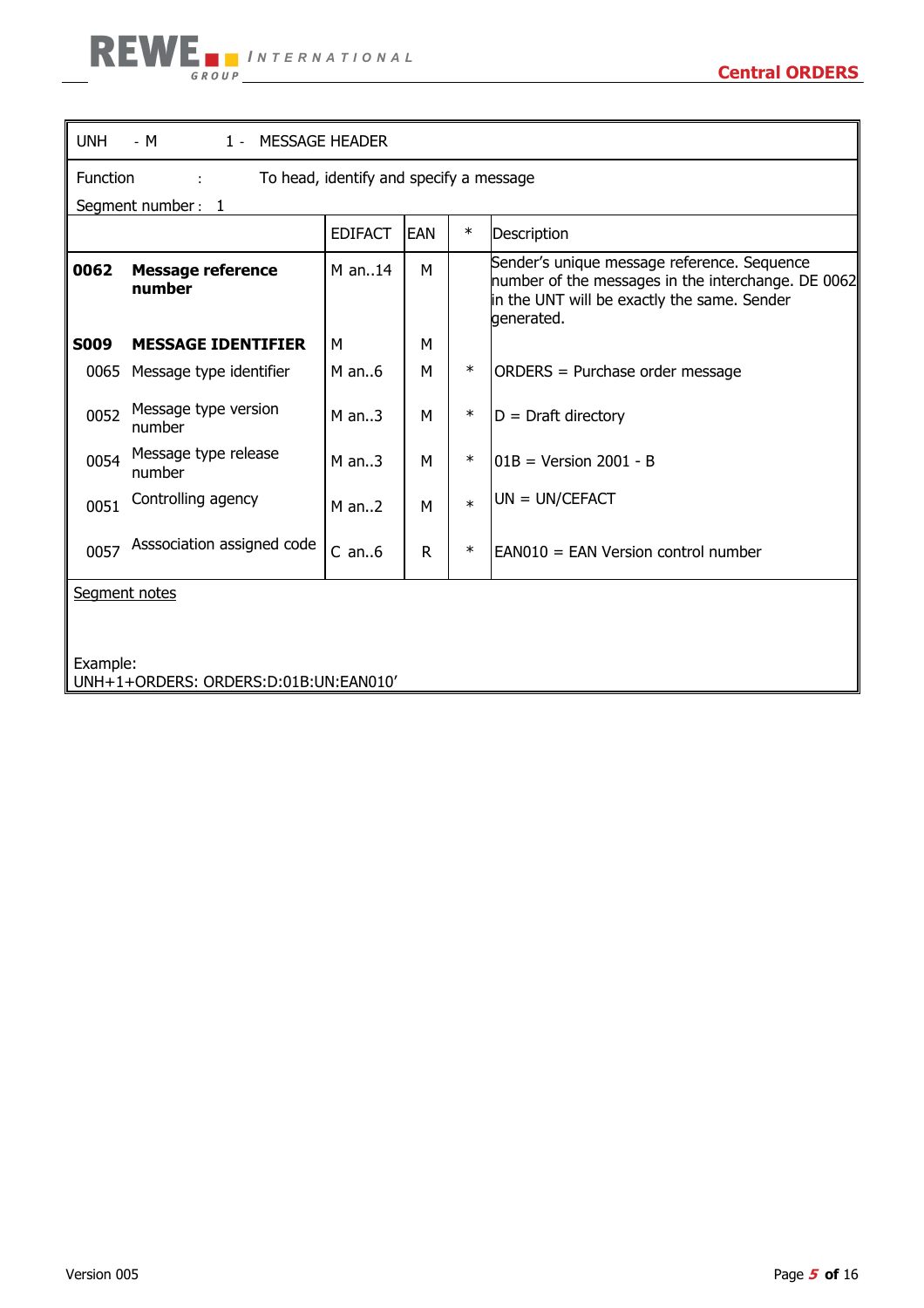| <b>BGM</b><br>$1 -$<br>Beginning of message<br>- M |                                                                                                        |                |     |        |                                              |  |  |  |  |
|----------------------------------------------------|--------------------------------------------------------------------------------------------------------|----------------|-----|--------|----------------------------------------------|--|--|--|--|
|                                                    | To indicate the type an d function of a message and to transmit the identifying<br>Function<br>number. |                |     |        |                                              |  |  |  |  |
|                                                    | Segment number:<br>2                                                                                   |                |     |        |                                              |  |  |  |  |
|                                                    |                                                                                                        | <b>EDIFACT</b> | EAN | $\ast$ | Description                                  |  |  |  |  |
| <b>C002</b>                                        | <b>DOCUMENT/MESSAGE</b><br><b>NAME</b>                                                                 | C              | R   |        |                                              |  |  |  |  |
| 1001                                               | Document/message name,<br>coded                                                                        | $C$ an3        | R.  | $\ast$ | $220 = Order$<br>$402$ = Cross docking order |  |  |  |  |
| 1131                                               | Code list qualifier                                                                                    | $C$ an3        | N   |        |                                              |  |  |  |  |
| 3055                                               | Code list responsible<br>agency, coded                                                                 | $C$ an3        | N   |        |                                              |  |  |  |  |
| 1000                                               | Document/message name                                                                                  | $C$ an35       | N   |        |                                              |  |  |  |  |
| 1004                                               | Document/message<br>number                                                                             | $C$ an35       | R   |        | Order number assigned by document sender     |  |  |  |  |
| 1225                                               | <b>Message function, coded</b>                                                                         | $C$ an3        | R.  | $\ast$ | $=$ Original<br>19                           |  |  |  |  |

#### Segment Notes

DE 1004: This is always the order number assigned by REWE.

The REWE ordering number system consists of a 10-digit numerical series for REWE orders. For Cross-docking orders and orders for central allocation to the outlets, the 5-digit outlet number is added to the REWE order number. The outlet number has been included so that the suppliers can clearly recognise the type of order and can therefore deliver the goods pre-picked. However only the 10-digit REWE order number is registered in the central RWE Warehouse IT system. This means, e.g., in the case of an electronic delivery slip (EANCOM-DESADV) only the first 10 digits of the order number of an open order can be identified by the IT system.

Example: BGM+220+26320+9'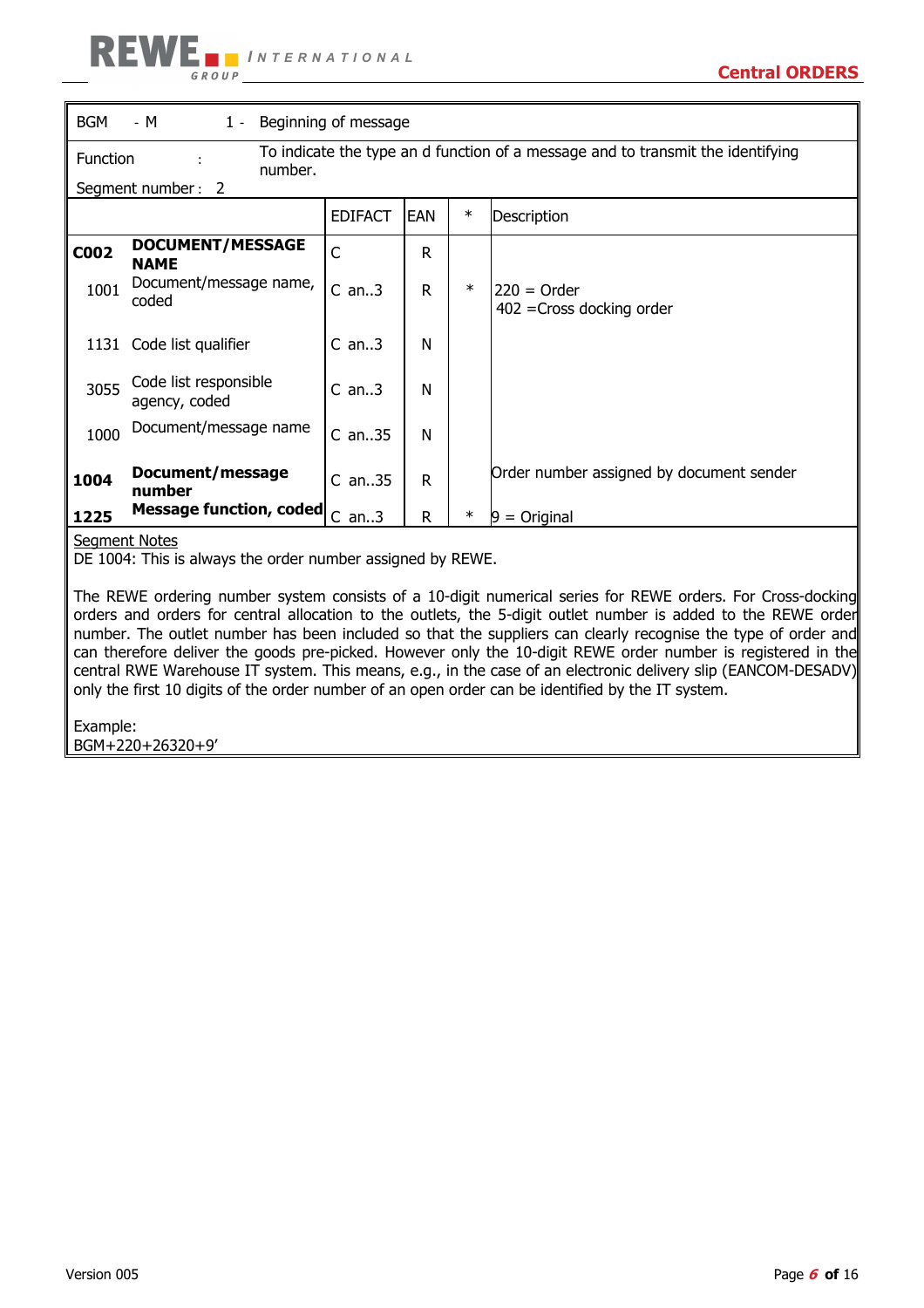| <b>DTM</b>                                             | - M<br>Date/time/period<br>$1 -$                  |                                       |    |        |                                 |  |  |  |
|--------------------------------------------------------|---------------------------------------------------|---------------------------------------|----|--------|---------------------------------|--|--|--|
| <b>Function</b>                                        |                                                   | To specify date and/or time or period |    |        |                                 |  |  |  |
|                                                        | Segment number: 3                                 |                                       |    |        |                                 |  |  |  |
| $\ast$<br><b>EDIFACT</b><br><b>IEAN</b><br>Description |                                                   |                                       |    |        |                                 |  |  |  |
| C507                                                   | DATE/TIME/PERIOD                                  | М                                     | М  |        |                                 |  |  |  |
| 2005                                                   | Date/time/period qualifier                        | $M$ an3                               | м  | $\ast$ | 137 =Document/message date/time |  |  |  |
| 2380                                                   | Date/time/period                                  | $C$ an35                              | R. |        |                                 |  |  |  |
| 2379                                                   | Date/time/period format<br>qualifier              | $C$ an3                               | R  |        | $102 = CCYYMMDD$                |  |  |  |
|                                                        | <b>Segment Notes</b>                              |                                       |    |        |                                 |  |  |  |
|                                                        | This segment is used to specify the message date. |                                       |    |        |                                 |  |  |  |
| Example:<br>DTM+137:20050622:102'                      |                                                   |                                       |    |        |                                 |  |  |  |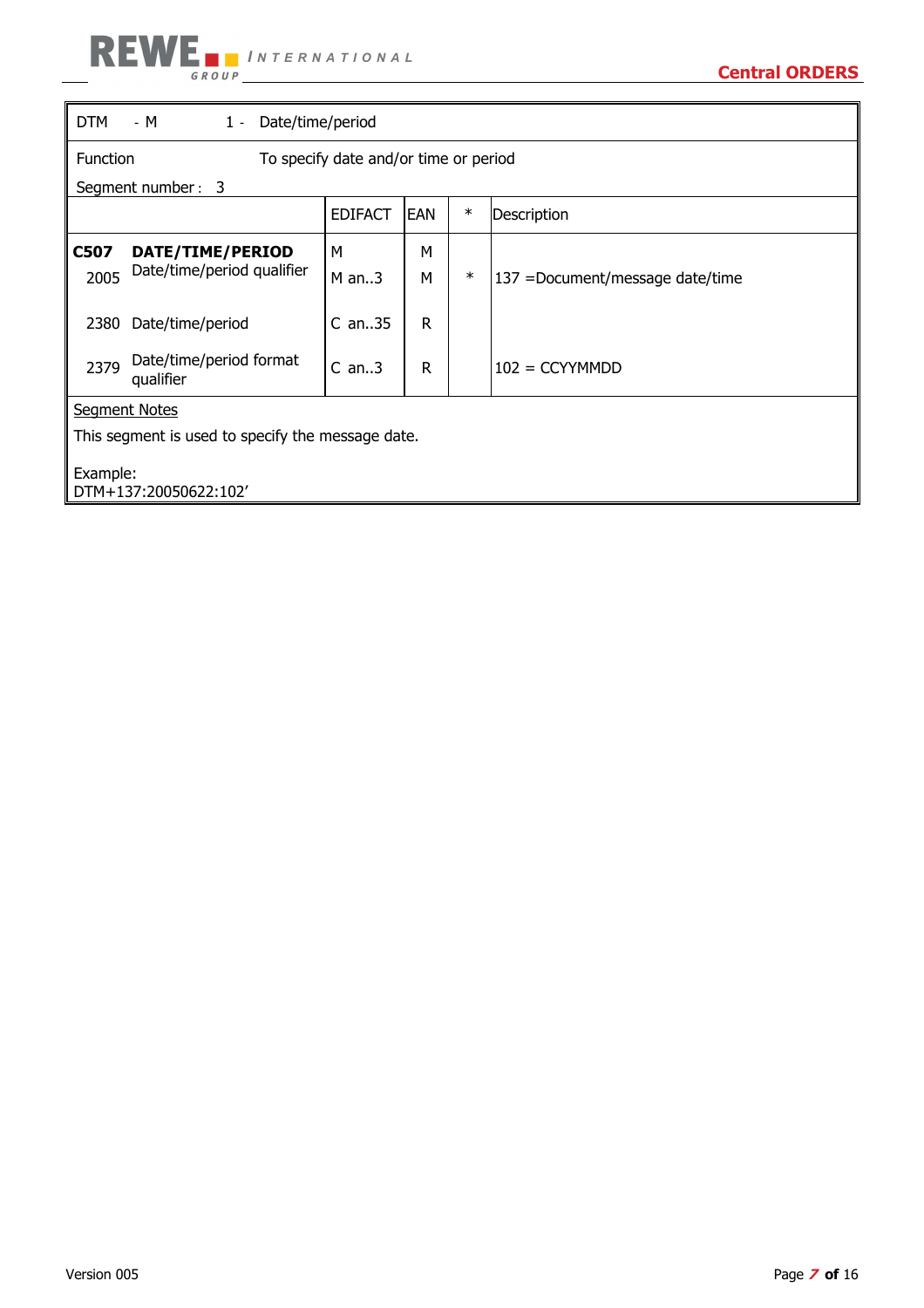

| SG <sub>2</sub><br>NAD-LOC-SG3-SG5<br>- M<br>4 -                                                                                                                                                                                                                                                                                                                                   |                                                                                                              |                               |            |        |                                                                                                                                                                                                                                                                                                                                   |  |  |  |
|------------------------------------------------------------------------------------------------------------------------------------------------------------------------------------------------------------------------------------------------------------------------------------------------------------------------------------------------------------------------------------|--------------------------------------------------------------------------------------------------------------|-------------------------------|------------|--------|-----------------------------------------------------------------------------------------------------------------------------------------------------------------------------------------------------------------------------------------------------------------------------------------------------------------------------------|--|--|--|
| <b>NAD</b>                                                                                                                                                                                                                                                                                                                                                                         | Name and address<br>- M<br>$1 -$                                                                             |                               |            |        |                                                                                                                                                                                                                                                                                                                                   |  |  |  |
| Function                                                                                                                                                                                                                                                                                                                                                                           |                                                                                                              | structured by C080 thru 3207. |            |        | To specify the name/address and their related function, either by C082 only and/or                                                                                                                                                                                                                                                |  |  |  |
|                                                                                                                                                                                                                                                                                                                                                                                    | Segment number: 4                                                                                            |                               |            |        |                                                                                                                                                                                                                                                                                                                                   |  |  |  |
|                                                                                                                                                                                                                                                                                                                                                                                    |                                                                                                              | <b>EDIFACT</b>                | <b>EAN</b> | $\ast$ | Description                                                                                                                                                                                                                                                                                                                       |  |  |  |
| 3035                                                                                                                                                                                                                                                                                                                                                                               | <b>Party Qualifier</b>                                                                                       | $M$ an3                       | м          |        | $BY = Buyer$<br>$SU =$ Supplier<br>$DP = Delivery Party$<br>$OB = Ordered by$<br>UC = Ultimate consignee                                                                                                                                                                                                                          |  |  |  |
| C082                                                                                                                                                                                                                                                                                                                                                                               | <b>PARTY IDENTIFICATION C</b><br><b>DETAILS</b>                                                              |                               | R          |        |                                                                                                                                                                                                                                                                                                                                   |  |  |  |
|                                                                                                                                                                                                                                                                                                                                                                                    | 3039 Party identification                                                                                    | M an35                        | м          |        | $GLN -$ Location code $-$ format n13                                                                                                                                                                                                                                                                                              |  |  |  |
|                                                                                                                                                                                                                                                                                                                                                                                    | 1131 Code list qualifier                                                                                     | $C$ an3                       | N          |        |                                                                                                                                                                                                                                                                                                                                   |  |  |  |
| 3055                                                                                                                                                                                                                                                                                                                                                                               | Code list responsible ageny,<br>coded                                                                        | $C$ an3                       | R          | $\ast$ | 9 = EAN (International Article Numbering<br>Association)                                                                                                                                                                                                                                                                          |  |  |  |
|                                                                                                                                                                                                                                                                                                                                                                                    | Anmerkung zu Segment.                                                                                        |                               |            |        |                                                                                                                                                                                                                                                                                                                                   |  |  |  |
|                                                                                                                                                                                                                                                                                                                                                                                    | This segment is used to identify the trading partners involved in the Order process.                         |                               |            |        |                                                                                                                                                                                                                                                                                                                                   |  |  |  |
|                                                                                                                                                                                                                                                                                                                                                                                    | DE 3039: The EAN Location Code (BBN-13) is used to identify the company.                                     |                               |            |        |                                                                                                                                                                                                                                                                                                                                   |  |  |  |
|                                                                                                                                                                                                                                                                                                                                                                                    | Examples of different types of warehouse deliveries:<br>A classic order fort he REWE International warehouse |                               |            |        | In this example the GLN 9002233000001 represents the buyer of the delivery, the supplier GLN-13 is<br>9012345000001 and 9002233047111 is the ILN of the delivery address and of the orderer of the goods.                                                                                                                         |  |  |  |
|                                                                                                                                                                                                                                                                                                                                                                                    | NAD+BY+9002233000001::9'<br>NAD+SU+9012345000001::9'<br>NAD+DP+9002233047111::9'<br>NAD+OB+9002233047111::9' |                               |            |        |                                                                                                                                                                                                                                                                                                                                   |  |  |  |
| Cross-docking Order with Pre-Picking<br>$\mathbf{2}$<br>In this example the GLN 9002233000001 represents the buyer of the delivery, the supplier GLN-13 is<br>9012345000001 and 9002233047111 is the delivery address (=Cross-docking warehouse) and the orderer ist the<br>outlet 9002233003221. In this case for purposes of pre-picking the outlet ist he orderer of the goods. |                                                                                                              |                               |            |        |                                                                                                                                                                                                                                                                                                                                   |  |  |  |
| NAD+BY+9002233000001::9'<br>NAD+SU+9012345000001::9'<br>NAD+DP+9002233047111::9'<br>NAD+UC+9002233003221::9'                                                                                                                                                                                                                                                                       |                                                                                                              |                               |            |        |                                                                                                                                                                                                                                                                                                                                   |  |  |  |
|                                                                                                                                                                                                                                                                                                                                                                                    | 3. Central allocation to the outlets:                                                                        |                               |            |        | GLN 9002233000001 represents the buyer of the delivery, the supplier GLN-13 is 9012345000001.<br>9002233003221 is the ILN of the REWE International outlet in NAD+DP (delivery address) and the orderer of the<br>goods ist the warehouse 9002233047111 over which the allocation will take place. The outlet in this example ist |  |  |  |

the delivery destination.

NAD+BY+9002233000001::9' NAD+SU+9012345000001::9' NAD+DP+9002233003221::9' NAD+OB+9002233047111::9'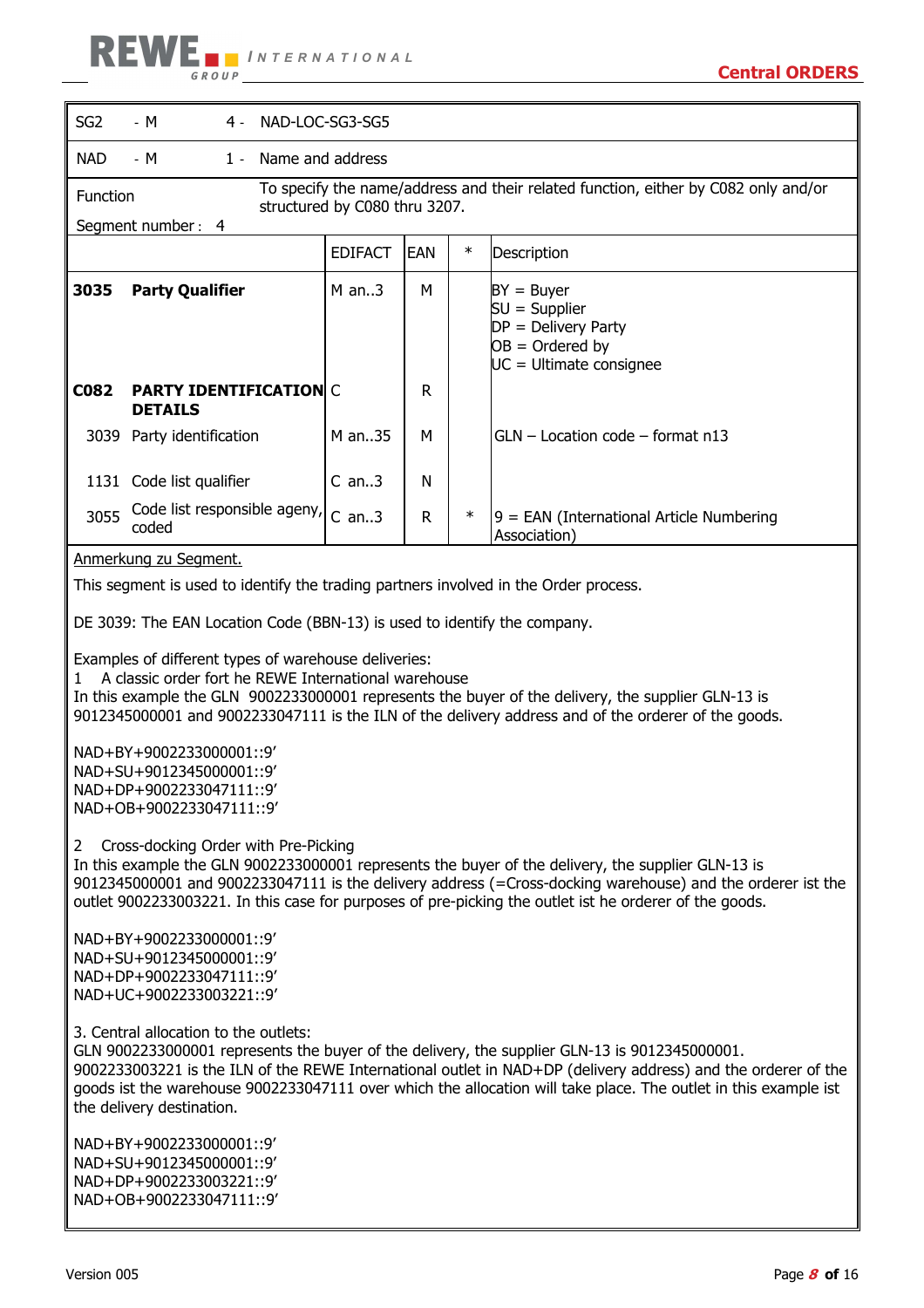

| SG <sub>28</sub><br>- M<br>$200000 -$<br>LIN-PIA-QTY-DTM-FTX-SG32-SG33 |                                                |                |             |        |                                                                 |  |  |  |  |
|------------------------------------------------------------------------|------------------------------------------------|----------------|-------------|--------|-----------------------------------------------------------------|--|--|--|--|
| LIN                                                                    | - M<br>1 - Line item                           |                |             |        |                                                                 |  |  |  |  |
| Function<br>To identify a line item and a configuration                |                                                |                |             |        |                                                                 |  |  |  |  |
|                                                                        | Segment number: 5                              |                |             |        |                                                                 |  |  |  |  |
|                                                                        |                                                | <b>EDIFACT</b> | <b>IEAN</b> | $\ast$ | Description                                                     |  |  |  |  |
| 1082                                                                   | Line item number                               | $C_{n.6}$      | R           |        | Application generated number of the count of the<br>order lines |  |  |  |  |
| 1229                                                                   | <b>Action</b><br>reques/notification,<br>coded | $C$ an3        | N           |        |                                                                 |  |  |  |  |
| C <sub>212</sub>                                                       | <b>ITEM NUMBER</b><br><b>IDENTIFICATION</b>    | C              | R           |        |                                                                 |  |  |  |  |
| 7140                                                                   | Item number                                    | $C$ an35       | R           |        | GTIN, format n14                                                |  |  |  |  |
| 7143                                                                   | Item number, coded                             | $C$ an3        | R           | $\ast$ | <b>SRV</b><br>=EAN.UCC Global Trade Item Number                 |  |  |  |  |

<u>Segment Notes</u>

This segment is used to identify the item being ordered. The detail section of the Purchase Order is formed by a repeading group of segments, always starting with the LIN segment.

For purposes of identification the EAN number will be given a REWE-order unit

Example: LIN+1++90123345000001:SRV'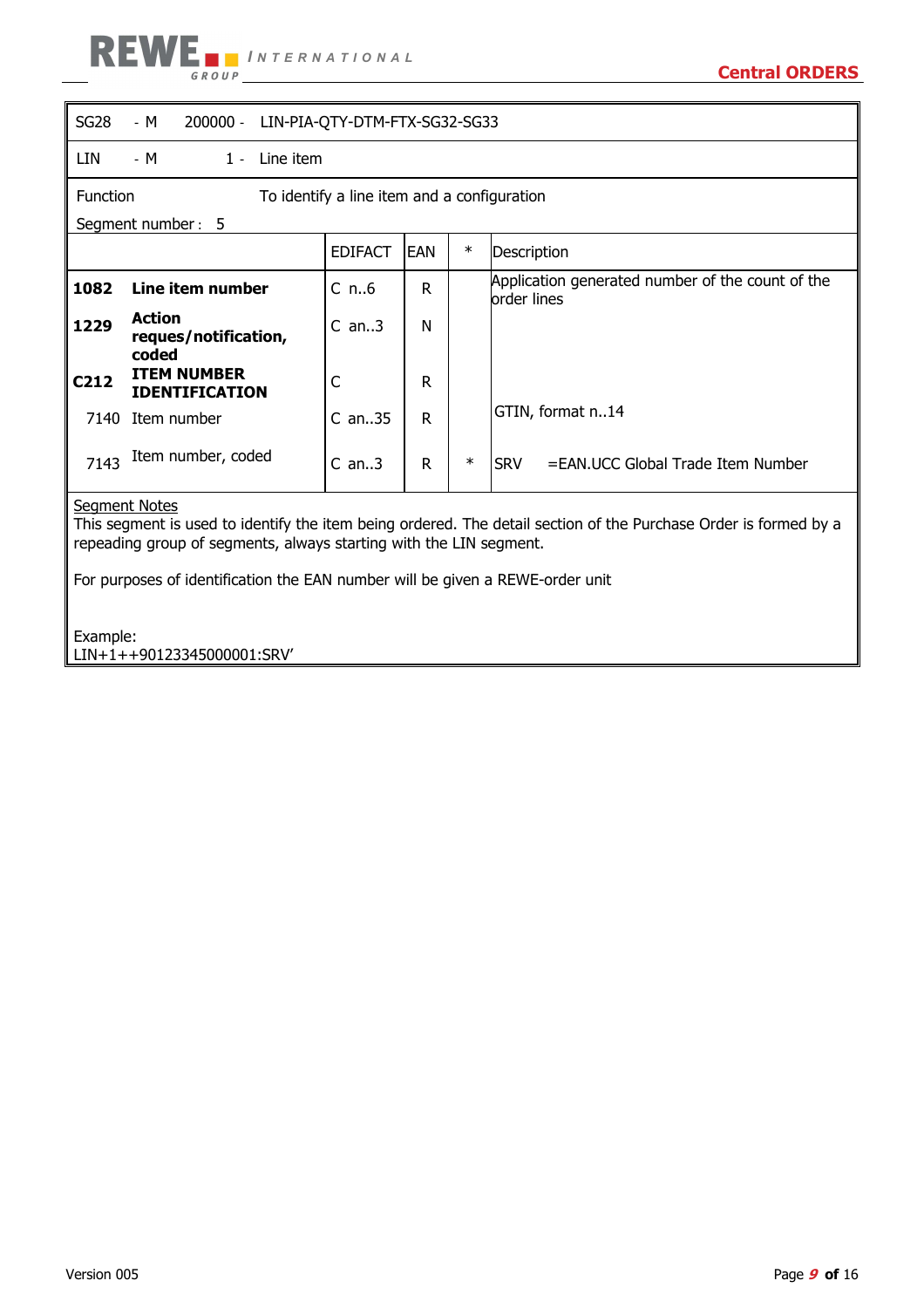

| SG <sub>28</sub> | - M<br>$200000 -$<br>LIN-PIA-QTY-DTM-FTX-SG32-SG33      |         |   |  |                                                                                |  |  |  |
|------------------|---------------------------------------------------------|---------|---|--|--------------------------------------------------------------------------------|--|--|--|
| QTY              | - M<br>1 - Quantity                                     |         |   |  |                                                                                |  |  |  |
|                  | <b>Function</b><br>To specify a pertinent quantity<br>÷ |         |   |  |                                                                                |  |  |  |
|                  | Segment number: 6                                       |         |   |  |                                                                                |  |  |  |
|                  | $\ast$<br><b>EDIFACT</b><br><b>EAN</b><br>Description   |         |   |  |                                                                                |  |  |  |
| C <sub>186</sub> | <b>QUANTITY DETAILS</b>                                 | M       | M |  |                                                                                |  |  |  |
| 6063             | Quantity, qualifier                                     | $M$ an3 | М |  | $ 21$ = Ordered quantity                                                       |  |  |  |
|                  | 6060 Quantity                                           | M n15   | м |  |                                                                                |  |  |  |
|                  | 6411 Measure unit qualifier                             | $C$ an3 | 0 |  | $KGM = Kilogram$<br>$MTK = Square Meter$<br>MTQ = Cubic Meter<br>$MTR = Meter$ |  |  |  |
|                  | Segment Notes                                           |         |   |  |                                                                                |  |  |  |

This segment is used to specify the total quantity for the current line identified in the LIN segment.

The quantity is to be specified in REWE International order units.

DE6411: This DE is only used if te prooduct ordere dis a variable quantity product. Otherwise it may not be used..

Example:

In this example the supplier has to deliver 100 order units to REWE International.

QTY+21:100'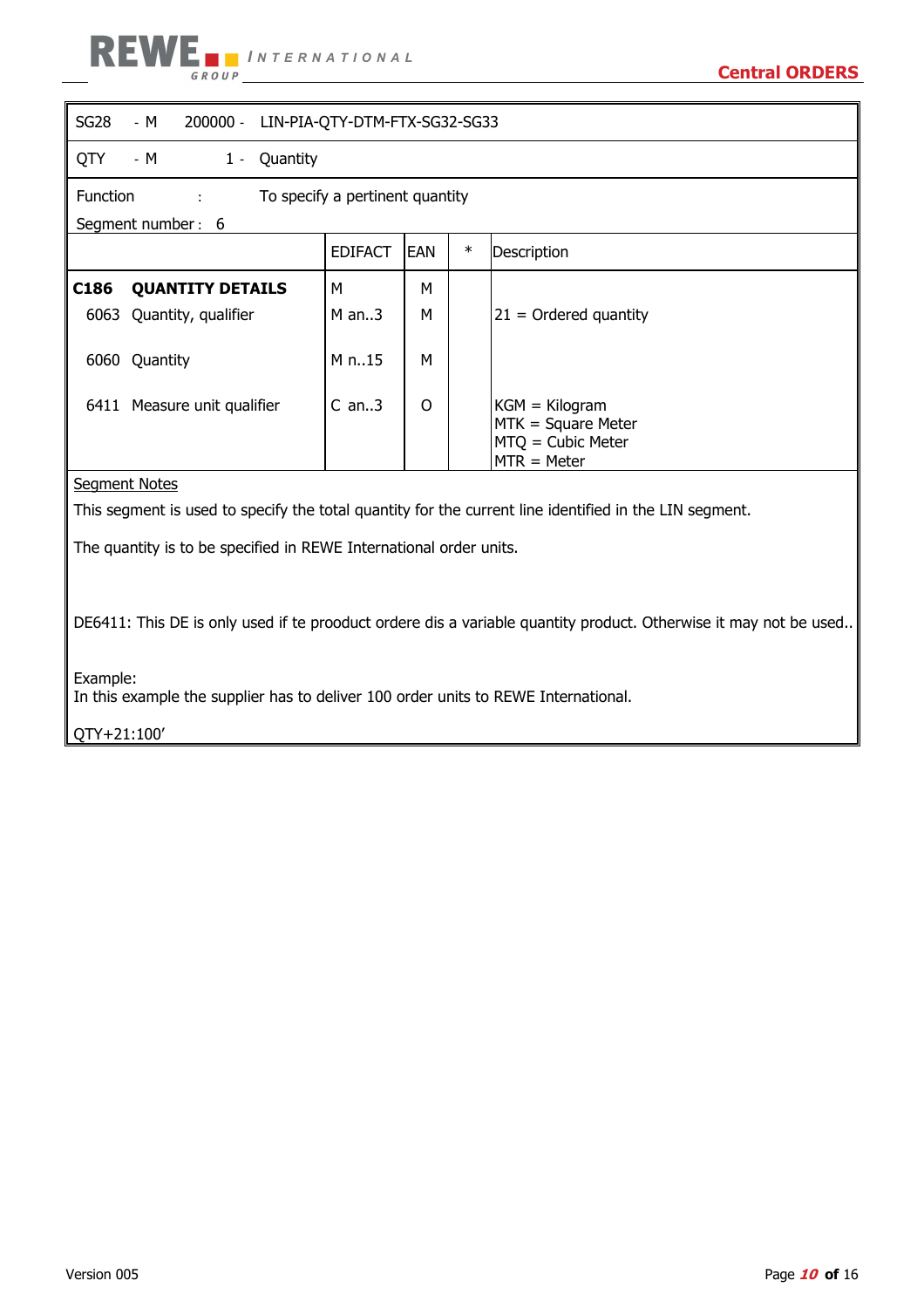

| SG28                                                      | - M<br>$200000 -$<br>LIN-PIA-QTY-DTM-FTX-SG32-SG33 |  |          |   |        |                                   |  |  |
|-----------------------------------------------------------|----------------------------------------------------|--|----------|---|--------|-----------------------------------|--|--|
| <b>DTM</b>                                                | Date/time/period<br>- M<br>$1 -$                   |  |          |   |        |                                   |  |  |
| <b>Function</b><br>To specify date, and/or time or period |                                                    |  |          |   |        |                                   |  |  |
|                                                           | Segment number: 7                                  |  |          |   |        |                                   |  |  |
|                                                           | $\ast$<br>IEAN<br><b>EDIFACT</b><br>Description    |  |          |   |        |                                   |  |  |
| C507                                                      | DATE/TIME/PERIOD                                   |  | М        | М |        |                                   |  |  |
| 2005                                                      | Date/time/period qualifier                         |  | $M$ an3  | м | $\ast$ | 2 = Delivery date/time, requested |  |  |
| 2380                                                      | Date/time/period                                   |  | $C$ an35 | R |        |                                   |  |  |
| 2379                                                      | Date/time/period format<br>qualifier               |  | $C$ an3  | R |        | $203 = CCYYMMDDHHMM$              |  |  |
|                                                           | Segment notes                                      |  |          |   |        |                                   |  |  |

The DTM-segment is used to specify the date (and possibly time) of the delivery of the currently identified product.

Example: DTM+2:200506021700:203'

In the case of orders from the REWE International warehouse, the warehouse IT system can only assign delivery dates to the line item. CAUTION! When you receive EANCOM orders from the REWE outlets at the same time, the delivery dte will be in the head note of the message.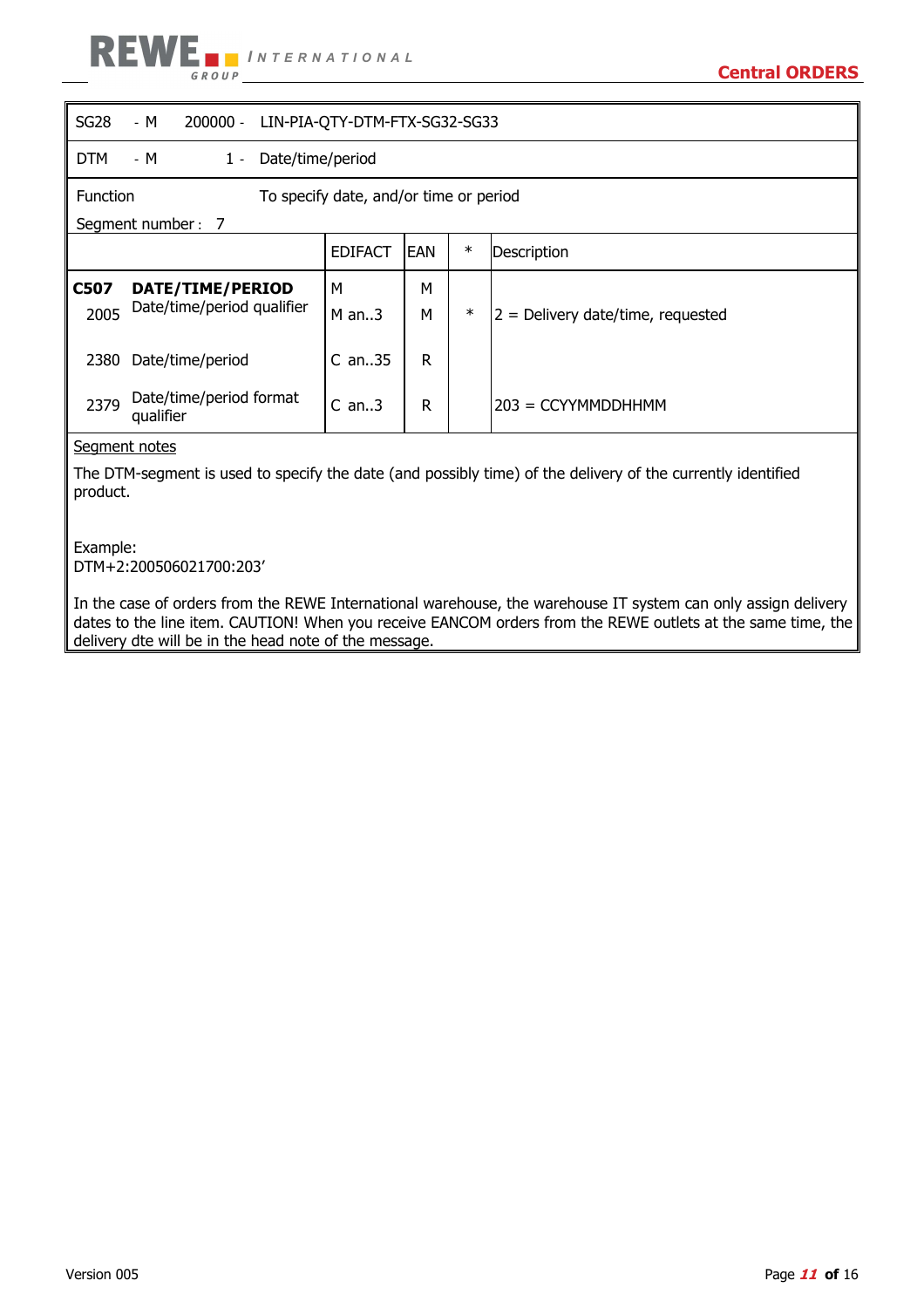

| <b>UNS</b><br>- M<br>1 - SECTION CONTROL                                         |                                                       |   |        |                                        |  |  |  |
|----------------------------------------------------------------------------------|-------------------------------------------------------|---|--------|----------------------------------------|--|--|--|
| To seperate header, detail and summary sections of a message.<br><b>Function</b> |                                                       |   |        |                                        |  |  |  |
| Segment number: 8                                                                |                                                       |   |        |                                        |  |  |  |
|                                                                                  | $\ast$<br><b>EDIFACT</b><br><b>EAN</b><br>Description |   |        |                                        |  |  |  |
| 0081<br>Section identification,<br>coded                                         | $M$ a1                                                | М | $\ast$ | = Separation of detail/summary section |  |  |  |
| <b>Section Notes</b>                                                             |                                                       |   |        |                                        |  |  |  |
| This segment is used to separate the detail and summary sections of the message. |                                                       |   |        |                                        |  |  |  |
|                                                                                  |                                                       |   |        |                                        |  |  |  |
| Example:<br>$UNS + S'$                                                           |                                                       |   |        |                                        |  |  |  |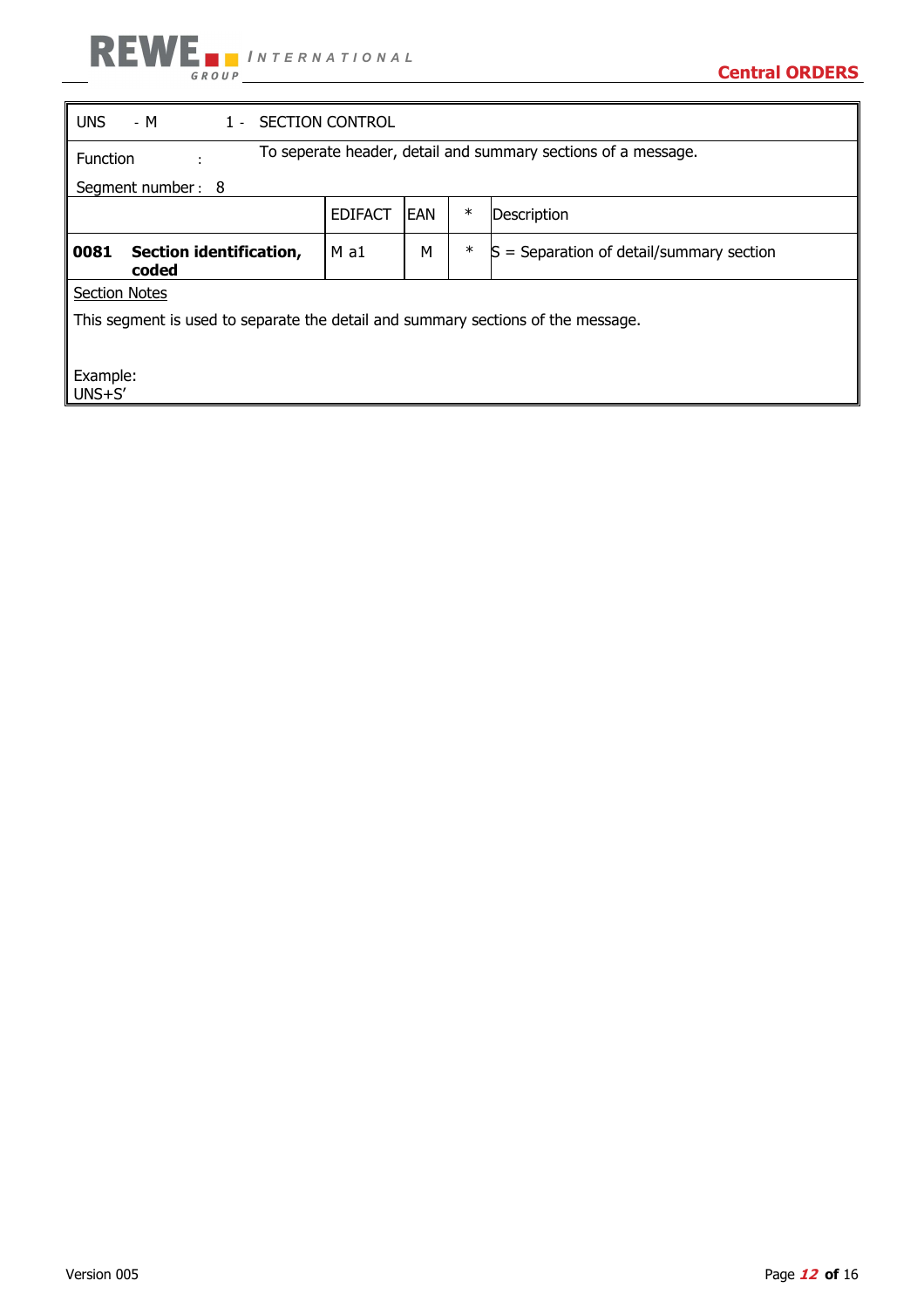| <b>UNT</b>                                                                                         | - M<br>1 - MESSAGE TRAILER                                              |                |            |        |                                                                    |  |  |  |
|----------------------------------------------------------------------------------------------------|-------------------------------------------------------------------------|----------------|------------|--------|--------------------------------------------------------------------|--|--|--|
|                                                                                                    | <b>Function</b><br>To end and check the completeness of a message.<br>÷ |                |            |        |                                                                    |  |  |  |
|                                                                                                    | Segment number: 9                                                       |                |            |        |                                                                    |  |  |  |
|                                                                                                    |                                                                         | <b>EDIFACT</b> | <b>EAN</b> | $\ast$ | Description                                                        |  |  |  |
| 0074                                                                                               | <b>Number of segments in</b><br>a message                               | M n6           | м          |        | Total number of segments in the message                            |  |  |  |
| 0062                                                                                               | <b>Message reference</b><br>number                                      | M an14         | М          |        | Message reference equal to message reference in<br>the UNH segment |  |  |  |
|                                                                                                    | <b>Segment Notes</b>                                                    |                |            |        |                                                                    |  |  |  |
| This segment is a mandatory UN/EDIFACT segment. It must always bet he last segment in the message. |                                                                         |                |            |        |                                                                    |  |  |  |
| Example:<br>$UNT+12+1'$                                                                            |                                                                         |                |            |        |                                                                    |  |  |  |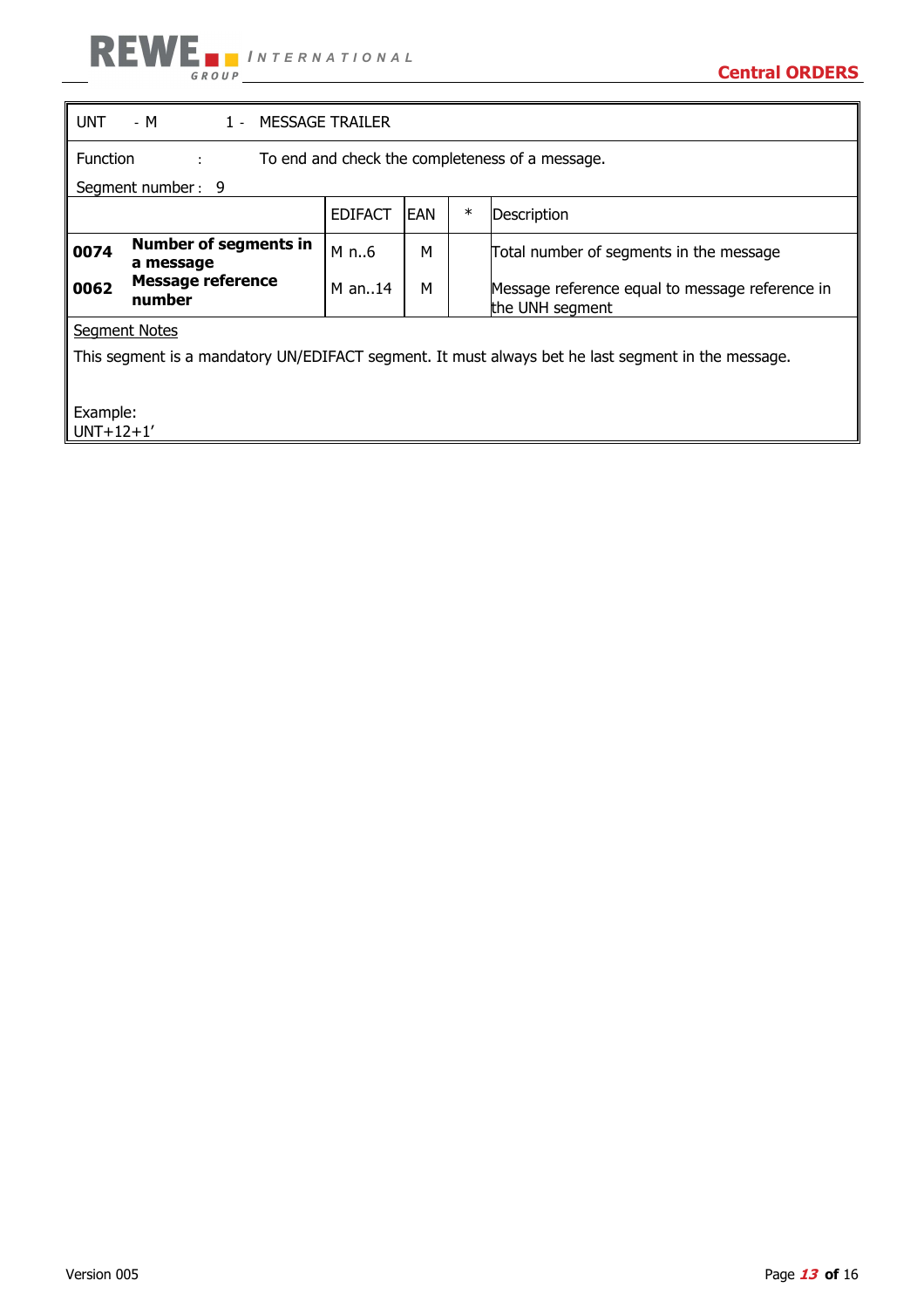# **REWE INTERNATIONAL**

| UNZ<br>$-M$<br>1 - INTERCHANGE TRAILER                                     |                                         |                |            |        |                                         |
|----------------------------------------------------------------------------|-----------------------------------------|----------------|------------|--------|-----------------------------------------|
| <b>Function</b><br>To end and check the completeness of a message.<br>÷    |                                         |                |            |        |                                         |
| Segment number: 2                                                          |                                         |                |            |        |                                         |
|                                                                            |                                         | <b>EDIFACT</b> | <b>EAN</b> | $\ast$ | Description                             |
| 0036                                                                       | <b>Interchange control</b><br>count     | M n6           | м          |        | Count of the UNH-UNT segments           |
| 0020                                                                       | <b>Interchange control</b><br>reference | $M$ an14       | М          |        | Identical to DE 0020 in the UNB segment |
| <b>Segment Notes</b>                                                       |                                         |                |            |        |                                         |
| Example:<br>UNZ for message number 373530EK00300 with one UNH-UNT segment. |                                         |                |            |        |                                         |
| UNZ+1+373530EK000300'                                                      |                                         |                |            |        |                                         |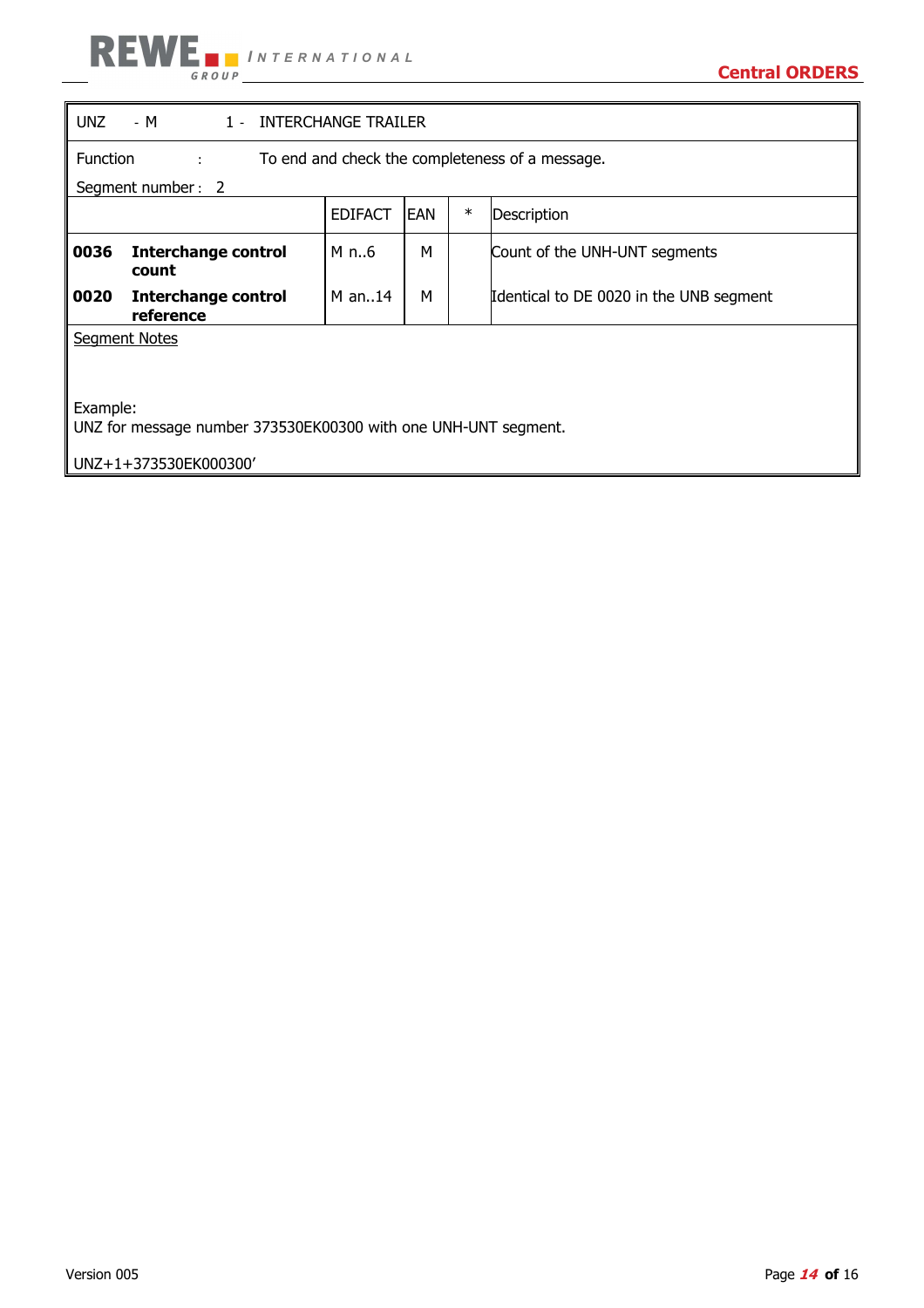

## Examples of Purchase Orders

1. Normal order for delivery to the warehouse: Note: Both the orderer and delivery destination are the REWE International warehouse.

UNB+UNOA:3+9002233000001:14+5411677000203:14+051118:0800+373530EK00300' UNH+1+ORDERS:D:01B:UN:EAN010' BGM+220+2005000012+9' DTM+137:20051118:102' NAD+BY+9002233000001::9' NAD+SU+9011500000002::9' NAD+DP+9002233400108::9' NAD+OB+9002233400108::9' LIN+1++4038300141990:SRV' QTY+21:30' DTM+2:200511181600:203' LIN+2++4001686372241:SRV' QTY+21:160' DTM+2:200511190800:203' UNS+S' UNT+15+1' UNZ+1+373530EK00300'

2. Cross-docking Order:

UNZ+1+373530EK00300'

Note: The order was generated by an outlet, the delivery destination ist he REWE International warehouse.

UNB+UNOA:3+9002233000001:14+5411677000203:14+051118:0800+373530EK00300' UNH+1+ORDERS:D:01B:UN:EAN010' BGM+402+200500001200322+9' DTM+137:20051118:102' NAD+BY+9002233000001::9' NAD+SU+9011500000002::9' NAD+DP+9002233400108::9' NAD+UC+9002233003221::9' LIN+1++4038300141990:SRV' QTY+21:30' DTM+2:200511181600:203' LIN+2++4001686372241:SRV' QTY+21:160' DTM+2:200511190800:203' UNS+S' UNT+15+1'